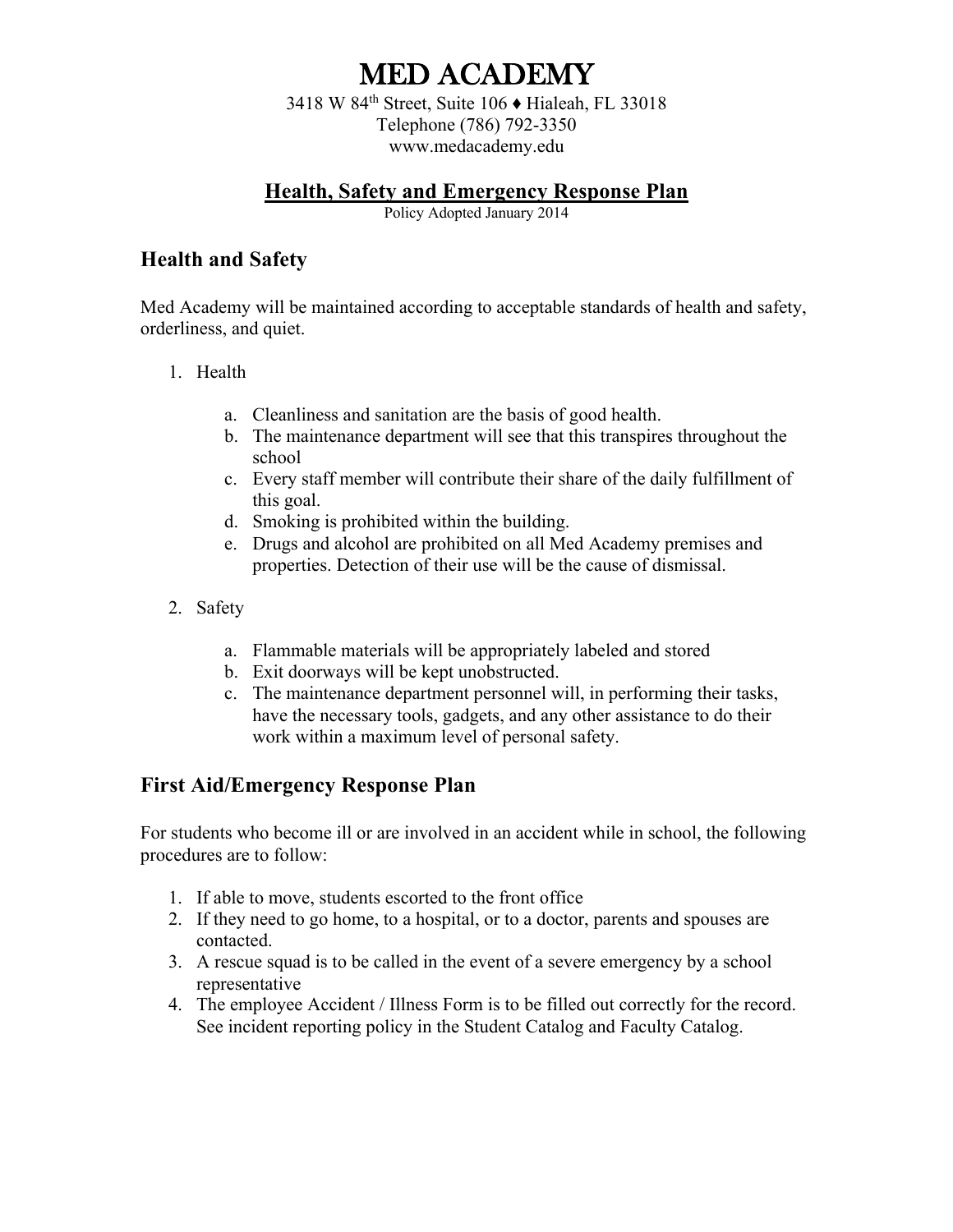3418 W 84th Street, Suite 106 ♦ Hialeah, FL 33018 Telephone (786) 792-3350 www.medacademy.edu

### **Health & Safety Plan**

Policy Adopted January 2014

#### **Fire Prevention**

No smoking is allowed on school premises

Electrical equipment must be kept in good working order.

- a. no frayed cords
- b. no wires exposed
- c. no flammable material stored inappropriately

#### **Fire Control Plan**

- 1. All school members shall be aware of the nearest exit in case of a fire and where the fire extinguishers nearest to them are.
- 2. The building plan should be posted in each classroom.
- 3. The telephone number of the fire department should be posted. (Dial 911)
- 4. Twice a year, a fire drill will be conducted.
- 5. If the fire alarm sounds, the building must be evacuated.

#### **In Case of Fire**

- 1. Persons discovering fire will immediately inform the school director.
- 2. If evacuation of the building is deemed immediately necessary, school authorities will pull the fire alarm.
- 3. Emergency Services (911) will be immediately called.
- 4. The faculty member will keep order in each class and escort students through the nearest exit. Nobody should lock any classroom doors during this procedure.
- 5. All other persons will walk to the nearest exit in silence.
- 6. Each faculty member will close the door and turn off their classroom lights on the way out.

#### **Evacuation Plan**

Evacuation plans are posted at each classroom site, hall, and other building units.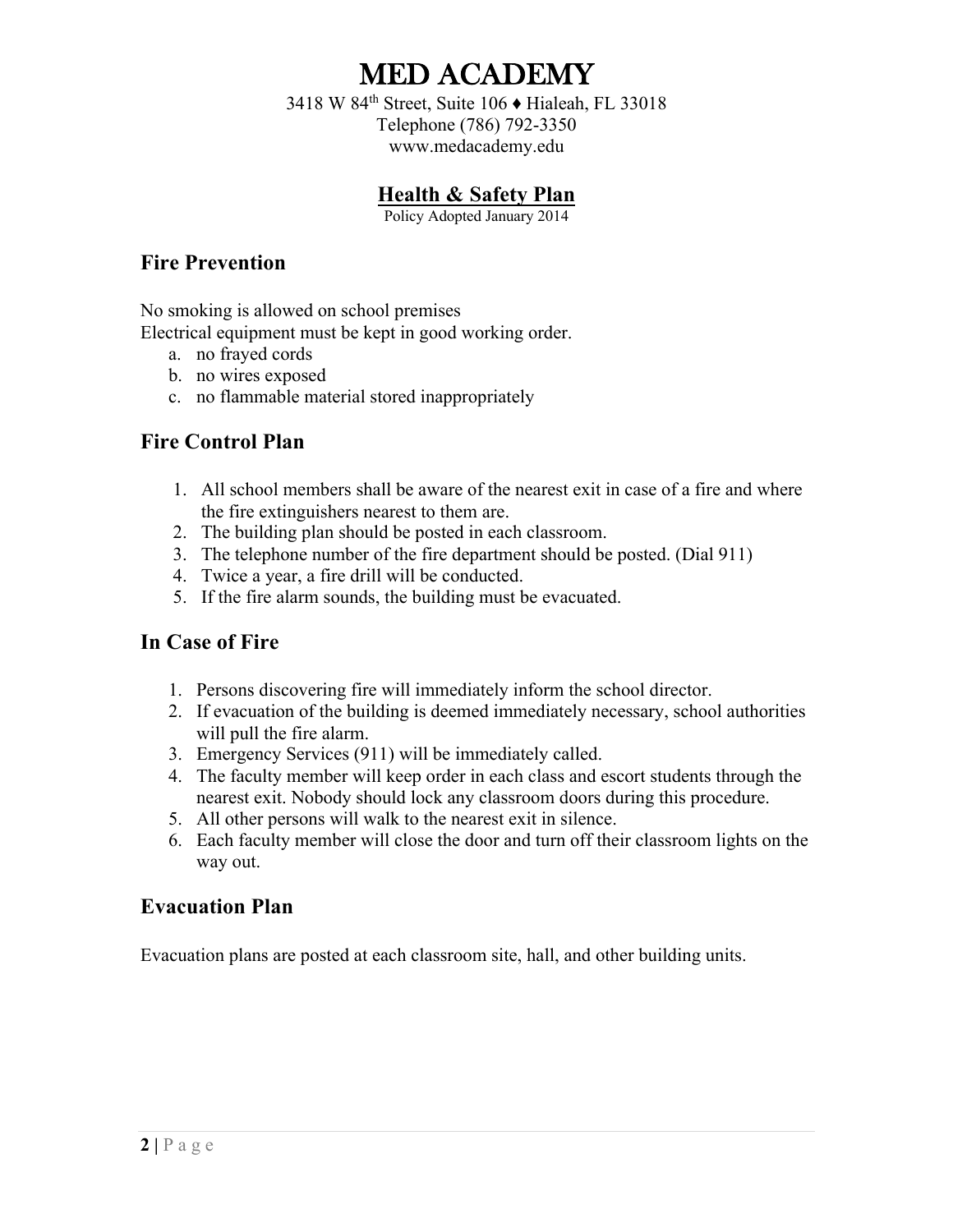3418 W 84th Street, Suite 106 ♦ Hialeah, FL 33018 Telephone (786) 792-3350 www.medacademy.edu

## **Health & Safety Plan**

Policy Adopted January 2014

#### **Disaster Plan**

Measures device for implementation of a disaster plan include:

- 1. All emergency escape routes are clearly labeled, and staff and faculty are familiar with each.
- 2. Fire extinguishers, suitable for the number of people in the building, are easily accessible and directly viewed.

In the event of actual, threatened, or impending disaster, the following procedures are to follow:

- 1. The safety leader will be the school director, with assistance provided by the medical staff. In the school director's absence, the Business Office Director will take responsibility. All faculty present will hold joint responsibility for safety procedures.
- 2. Seriously injured students will be transported to the closest trauma center immediately.

### **Incident Reporting Policy**

All incidents require an incident report to be completed by a staff member. The incident report should include the date, time, location, and brief description of the incident. This report should be provided immediately (at least within 24 hours) of the incident. Students/staff should report any issues concerning a physical injury, equipment failure, safety issues, threat of harm, or environmental concerns to their instructor or available staff member. The staff member is required to complete an incident report. If the incident warrants immediate attention, the staff member should contact a senior school official (school director, academic dean, or business officer) who will determine how to address the issue immediately. An incident report is written by the person reporting the initial incident.

A school official must perform a follow-up investigation (School Director, Business Office Director, or Director of Academic Affairs). If necessary, a follow-up report is required within 72 hours of the incident. This report should be made directly to the School Director to make a final determination and action.

If the incident is a noticeable emergency, the appropriate emergency agencies should be contacted by dialing 911 (i.e., fire, paramedics, police). Ideally, this call should be placed by the senior school official on campus. Still, if not readily available, this call should be